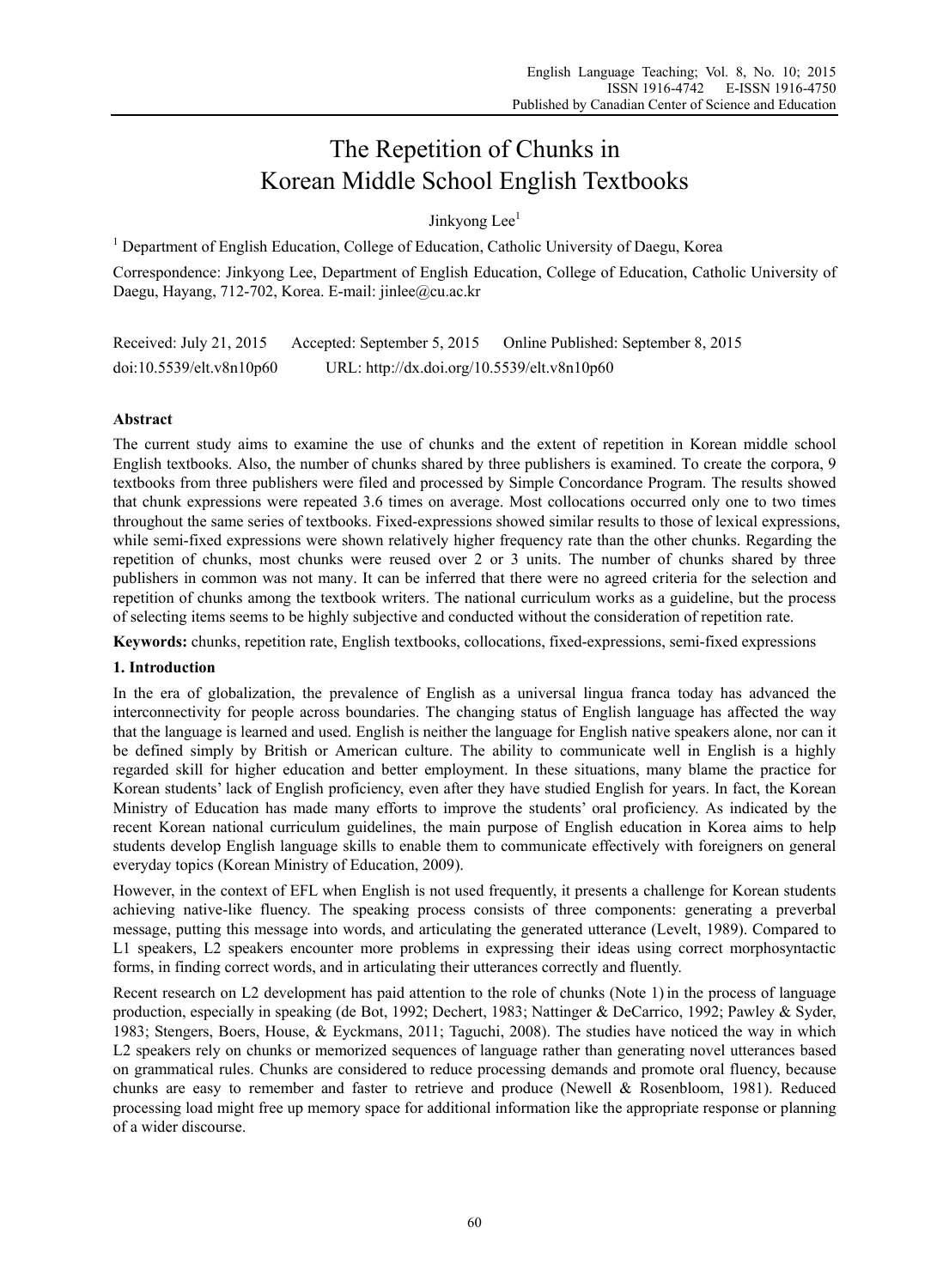Studies on the role of chunks in language acquisition and the development of productive skills are widely available; yet empirical findings in chunk learning in L2 instruction remain insufficient. Gatbonton & Sagalowitz (2005) suggest the use of communicative drills in which learners repeatedly practice a sentence or a pattern driven by their own communicative needs. Stringer (1998) designs an activity in which students were asked to rehearse and memorize the phrases in dialogues. The results showed that features of speech disfluency, such as pauses or false starts, have significantly decreased. Repetitive use of chunks in the communicative context can improve the overall oral fluency.

The importance of repetition in acquisition of individual words has received a huge amount of attention, while only few studies to date have investigated the actual effect of repetition of chunks on L2 development. Since EFL learners are exposed to the limited target language input, research on the kinds of chunks and the usage frequency of chunks in textbooks can provide L2 teachers and textbook writers with useful insights about L2 learning and performance.

The interest on the repetitive presentation of chunks corresponds to the major principles of revised national curriculum of 2009 (Ministry of Education, Republic of Korea). The revised curriculum affirms the adoption of spiral curriculum in which content of a subject matter is revisited repeatedly at different levels of development. If English, as a subject matter, adopts this principle, English expressions or structures will be progressively revisited in more complex forms as students' proficiency level advances.

In addition, the national curriculum guidelines (the revised version of 2009) recommend the utilization of basic vocabulary list up to 80% in order to increase the use of authentic and useful words. As Schmitt (2008) claims, aspects of knowing a word, such as collocations and intuition of frequency, are difficult to teach, so learners should be given much more opportunities to repeatedly encounter vocabulary in a variety of contexts. Several researchers (Conzett, 2000; Gitsaki, 1999; Harwood, 2002; Lewis, 1997) have strongly recommended that chunks shall be recycled regularly and systematically in teaching materials for recognition and production purposes, helping learners easily integrate chunks into their mental lexicon.

In this context, the present study aims to examine types of chunks and the repetition or recycling of chunks in the textbooks following the revised Korean national curriculum guidelines. The following research questions are addressed in the study.

- 1). How many chunks of each type are found in Korea's middle school English textbooks?
- 2). How often are the chunks recycled throughout a whole series of textbooks?
- 3). How many chunks are used in common in textbooks from three publishers?

# **2. Literature Review**

#### *2.1 Definition of Chunks*

As Firth (1957) points out, it is important to know the words that come with a word when you learn a certain word. Firth included the collocation in the meaning of 'a word.' In a similar vein, Sinclair (1991) claims that fluent language use is not based on creative construction, but on semi-preconstructed phrases. Likewise, Ellis (2001) argues that although it is possible for linguists to discover grammar rules in instances of language, language knowledge and language use can be accounted for by the storage of chunks of language in long-term memory, as well as by experience of the reoccurring likelihood of particular chunks with other chunks, without the need to refer to underlying rules. This viewpoint sees collocational knowledge as the essence of language knowledge.

There seems to be no refuting about the phenomenon of repetitive pattern of language use, although various terms are used. Chunks have been studied under many rubrics including, 'lexical phrases', 'formulas', 'routines', 'fixed expressions', and 'pre-fabricated patterns'. These approaches, which define the object of study in somewhat different terms by using different criteria and explanations for the identification of multi-word sequences, provide different perspectives on the use of multi-word sequences (Weinert, 1995).

In this study, chunks are adopted to refer the multi-word phrases. First of all, the term succinctly represents the processing advantages of the notion that word sequences are stored and retrieved as a whole from memory. It suits our purposes well, as it can also comprehend the structurally incomplete forms of sequences.

The present study has focused on the frequency and recurring patterns of 3 kinds of chunks: lexical collocations, fixed-expressions, and semi-fixed expressions. In order to classify chunks into 3 subcategories, previous studies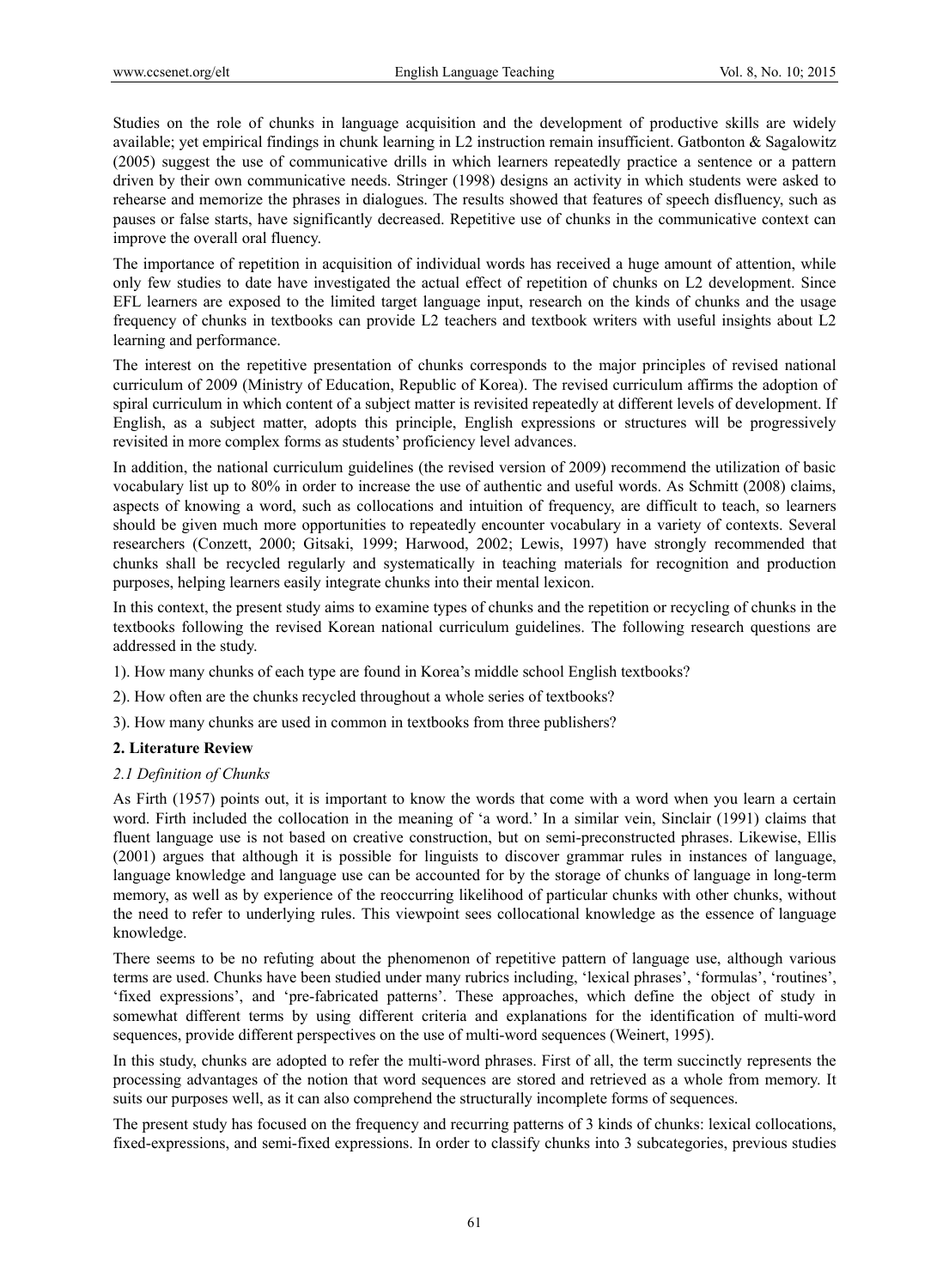on chunks have been carefully followed. Lexical collocations are word combinations where one word recurrently co-occurs with one or more other words as the only one or one of few possible lexical choices. Typical examples of lexical collocations include: *reach a verdict*, *make an impression*, and *warm regards* (M. Benson, E. Benson, & Ilson, 1986).

Fixed-expressions are word groups used in a particular context that often no substitution is allowed in any of their components. These are used as longer institutionalized attached with social functions or pragmatic meanings. Examples include *What's up? Take it easy*, and *No problem* (Nattinger & DeCarrico, 1992).

Semi-fixed expressions are similar to fixed-expressions, except they allow replacement in at least one or more of their component chosen from a relatively small group of words. Examples include *Let's talk about~*, *I think ~,* and *I'm going to~* (Hsu, 2008).

# *2.2. Role of Chunks in Language Learning*

There have been two conflicting views as to the relationship of chunks to language acquisition. Krashen and Scarcella (1978) admit the role of chunks in the process of language production. Chunks are just an outperforming strategy, according to Krashen and Scarcella, as they deny the facilitating role of chunks in L2 development. In contrast, other researchers (Myles, Hooper, & Mitchell, 1998; Lee, 2002; Perera, 2001; Wong-Fillmore, 1976) have argued that chunks get analyzed, first partially and then fully and eventually lead to syntactic rules. From cognitive perspectives, Ellis (1996) contends that language learning is essentially the learning of formulaic sequences and their interpretations.

Wray and Perkins (2000) take the middle path by proposing a balance between creativity and formulaicity. Their view is that communicative language processing can be achieved by the establishment of a suitable balance between creative and holistic processes. The advantage of the creative system is the freedom to produce or decode the unexpected, whereas the advantage of the holistic system is economy of effort when dealing with the expected (Wray, 2002, p. 19). They assert on the role of chunks in language acquisition, but denied the limited view of one strategy only for production.

Unlike the role of chunks in the language acquisition process, usefulness of chunks in the language learning is generally recognized. It has been argued that adopting a chunk approach to L2 teaching seems relevant for at least three main reasons: (a) chunks are ubiquitous in language; (b) the use of chunks has been shown to be a marker of proficiency in an L2; and (c) studies have demonstrated that L2 language learners find chunks particularly challenging, as it is impossible for them to use the innate native intuition associated with chunks (Granger, 1998; Howarth, 1998; Nesselhauf, 2003).

Boers, Eyckmans, Kappel, Stengers, and Demecheleer (2006) also provide three benefits for a command of chunks in L2. First, mastery of chunks can help learners come across as native-like. In other words, learners apply the *idiom principle* first before the *open choice principle* when we process language (Sinclair, 1987). Second, chunks are believed to be retrieved from memory holistically, as pre-fabricated, ready-made units, they can facilitate language fluency under real-time conditions. Third, chunks may help learners reach a degree of linguistic accuracy. According to Skehan (1998), learners take advantage of chunks to ease processing problems, to buy processing time while other computation proceeds. This enables learners to plan ahead for the content of what they are going to say, so their linguistic accuracy can be increased.

In short, various research efforts have been devoted to formulaic expressions or chunks over the past decades in the domain of L2 learning. It is too complex to draw simple conclusions about the role of chunks in the language acquisition. Nevertheless, there appears to be a general consensus that L2 performance is progressively aided and enhanced by chunks.

# *2.3 Chunks in English Textbooks*

Although chunks are believed to perform a crucial role in L2 learners' language learning process, it is difficult to say with conviction on how they operate during the process. After reviewing experimental and intervention studies published since 2004 on formulaic sequences in a second language, Boers and Lindstromberg (2012) categorize pedagogical treatments for helping L2 learners' make better progress in their mastery of chunks into three groups: (a) drawing learners' attention to chunks when encountered, (b) stimulating lookups in dictionaries and the use of corpus tools, and (c) helping learners commit particular chunks to memory. According to Boers and Lindstromberg, studies focusing on the ways of directing learners' attention to ubiquity of chunks and enhancing awareness of formulaicity fall on (a). Pedagogical interventions that group (b) utilizes are using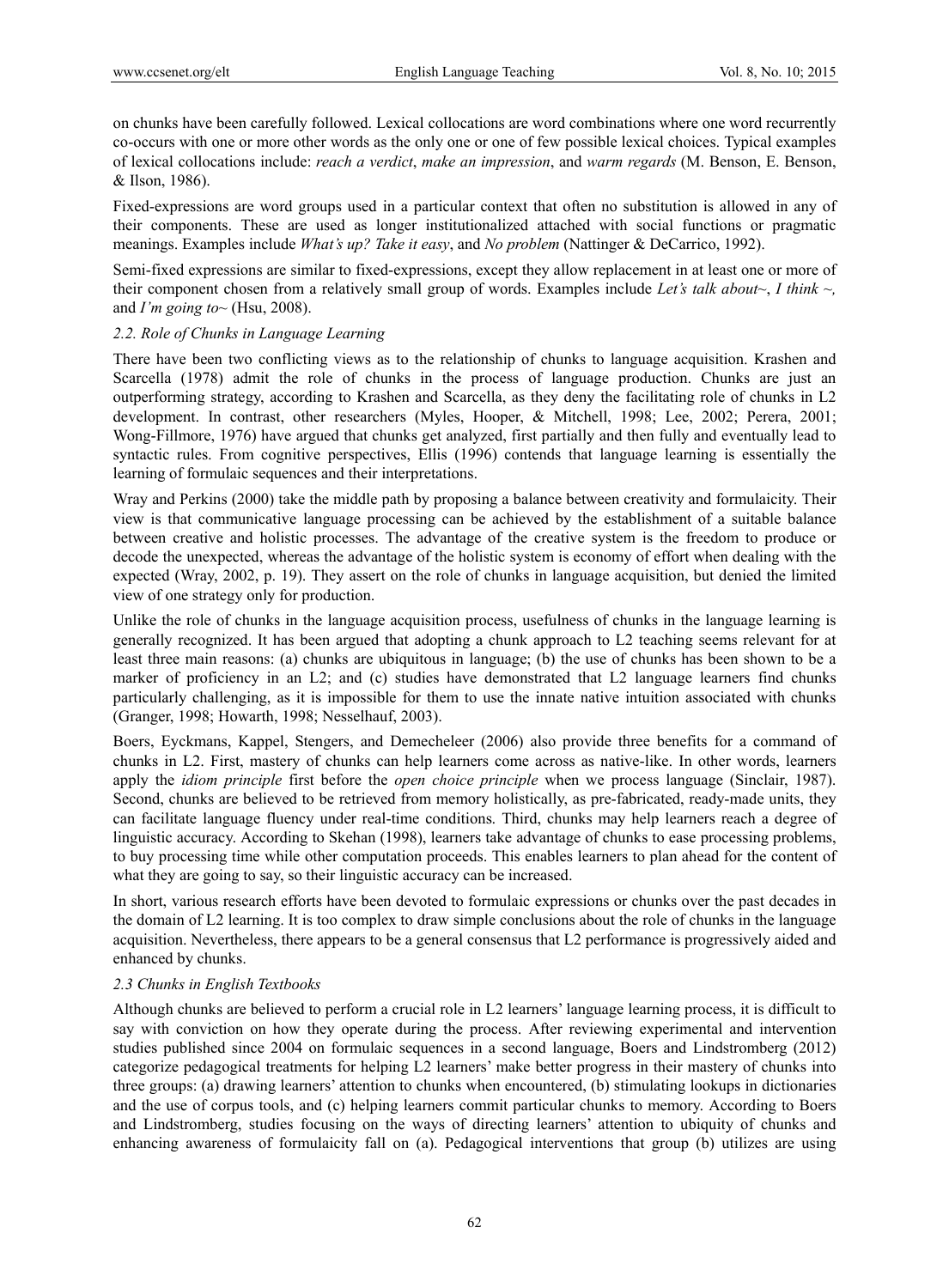dictionaries by which learners verify the meaning and increase the autonomy. Boers and Lindstromberg assign the category (c) to the studies that use various methods like a recall test, contrastive analysis, or sound repetition as a means of stimulating retention of chunks. Nonetheless, one fundamental oversight, probably due to the paucity of research, in their extensive review on chunks in L2 learning and teaching is the appropriateness of textbooks used in the classroom.

Textbooks are perhaps the most powerful device in language teaching (Littlejohn, 1998, p. 190). They have been considered as the basis for much of the language classroom teaching. In an EFL context, particularly, textbooks may constitute the primary source of language input that learners receive and provide the basis for much of the language practice taking place in the classroom (Tomlinson, 2011). Considering the fact that the materials often dictate the teaching method, one cannot stress enough the importance of textbooks in English teaching, as textbooks solidify students' competence in English language use (Moon, 1997). Several studies (Ellis, Simpson-Vlach, & Maynard, 2008; Laufer & Waldman, 2011; Serrano, Stengers, & Housen, 2015) suggest that there are vast differences in the use of chunks between native speakers and EFL learners, even if they are at the advanced level. The differences could be explained from various perspectives; however, close examination on the selection and alignment of chunks in textbooks is needed to reduce the gap.

As mentioned above, studies investigating textbooks to discuss the acquisition of chunks are not many. Gitsaki (1999) shows the influence of textbooks on students' learning by examining the correlation between the students' collocational knowledge and collocation patterns in the textbooks. The finding suggests a positive correlation that the more a certain collocation pattern appears in a textbook, the greater number of and more accurate the collocations of that pattern the students produce.

Wang and Good (2007) examine repetitions of collocations used in Taiwanese high school textbooks, and the results show that collocations are repeated from 3 to 5 times on average and most collocations are repeated only 1 to 5 times through the whole series of textbooks. The study concludes that textbook writers should make collocations more salient by recycling them to promote the acquisition of collocations.

Hsu (2008) investigates multiword lexical units presented in three contemporary ESL/EFL textbooks published between 2003 and 2005. Hsu points out the inconsistency in the criteria selecting and presenting the chunks among the textbooks. Hsu recommends classroom teachers to be aware of the role of chunks in language learning, rather than wasting time on learning chunks of less value.

In addition, school textbooks for L2 learners show a weakening stock of chunks (Wray, 2012). Commercially published textbooks have been quick to incorporate the pedagogic value of chunks or multiword lexical items into their materials to satisfy consumers and to keep up with the latest in linguistic fashion. (Koprowski, 2005). One major problem of this practice is the arbitrary selection of chunks for a textbook.

Recent literature conducted in Korea has mostly focused on collocations among the various types of chunks. Studies have looked into other types of chunks are concerned with the effects of learning chunks on English proficiency or development of vocabulary competence. Many studies using textbook corpora have been published lately. The majority of them explore the frequency and distribution of individual words or whole vocabulary as a wordlist (H. Y. Kim, 2009; J. R. Kim, 2009). These studies compared the usage and frequency of words with the native speaker corpora, while evaluating the appropriateness of wordlist presented in the Korean national curriculum. A few previous studies have analyzed the usage of collocations in the textbooks (H. Y. Choi, & Y. V. Chon, 2012; N. B.Kim, 2004).

Unlike other literature, this study emphasizes the frequency and repetition rate of chunks. In other words, the study questions not only how many chunks are found, but also how often chunks are recycled after they were first introduced. In addition, the study interrogates the much under researched field of fixed and semi-fixed expressions, which are specified as communicative function sentences in the Korean national curriculum.

# **3. Method**

# *3.1 English Textbooks Comprising the Corpus*

To create the corpus for the study, we randomly selected the textbooks, which were written following the 2009 revision of national curriculum. Nine volumes of textbooks from three publishers, ranging from the first year to third year of the middle school, formed three corpora. Since chunks may appear in any part of the textbook, either the reading section or non-reading section, such as comprehension check, listening script, grammar activities, and others, every part of each lesson was analyzed.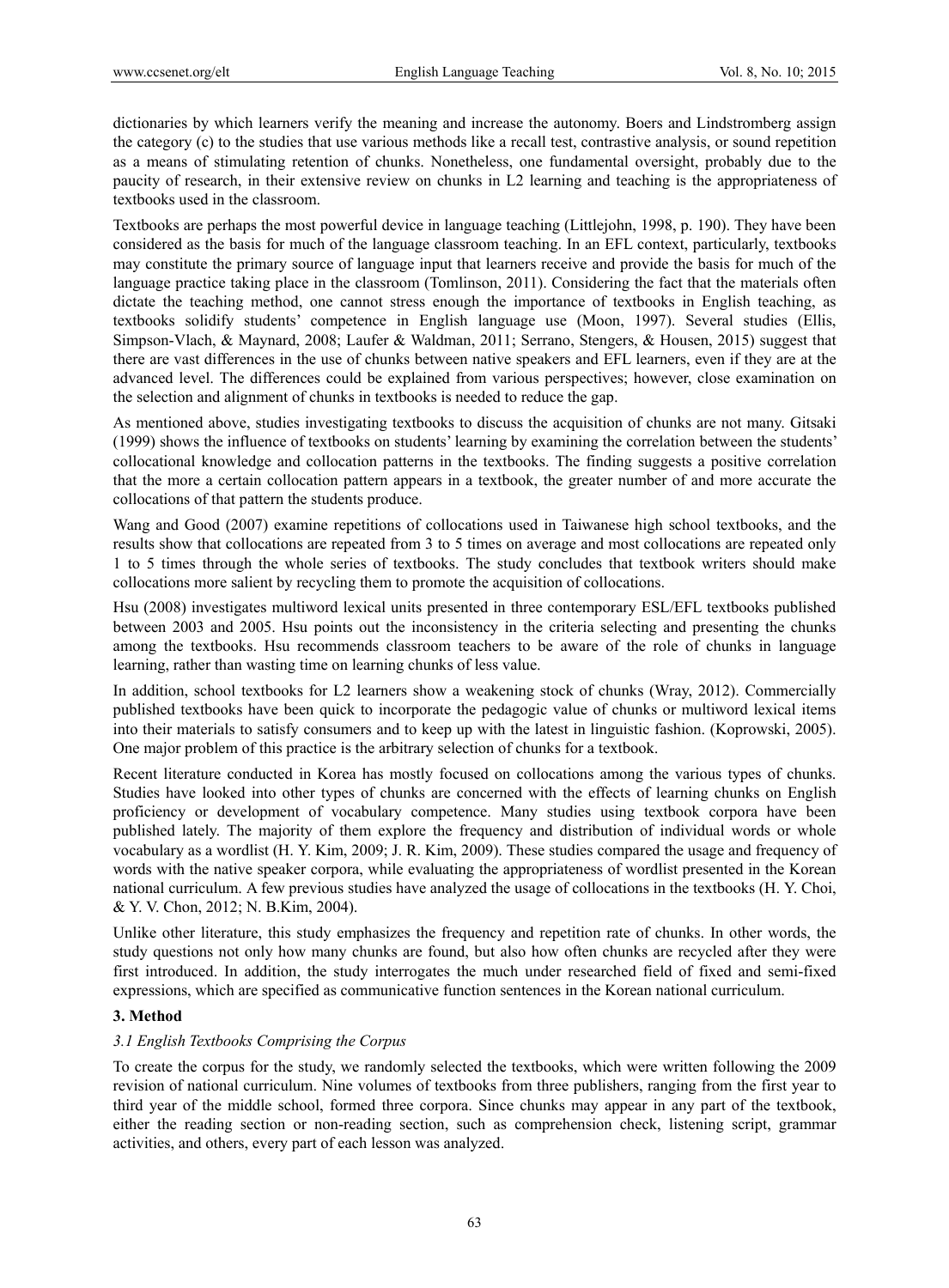Table 1 displays the details on the textbooks. The differences in the number of units and word types exist among the publishers. BS textbooks show the most number of word types, whereas DS textbooks show the least word types with all the most number of unit. Regarding the number of chunks, BS textbooks show the highest frequency, but CJ textbooks show the highest type/ token ratio.

| <b>Publishers</b> | No. of unit | of<br>No.<br>word<br>types | No. of words | Total<br>of<br>no.<br>chunks | No. of chunks<br>per unit |
|-------------------|-------------|----------------------------|--------------|------------------------------|---------------------------|
|                   |             |                            |              | Type/Token                   | Type/Token                |
| Bisang(BS)        | 30          | 2676                       | 27120        | 378/993                      | 12.6/33.1                 |
| Chuniae(CJ)       | 30          | 2362                       | 31485        | 329/1579                     | 32.9/52.6                 |
| Dosan(DS)         | 32          | 2140                       | 25576        | 280/1010                     | 8.75/31.56                |

|  | Table 1. Details of textbooks used for corpus analysis |  |  |
|--|--------------------------------------------------------|--|--|
|  |                                                        |  |  |

(Data source: Middle School English 1, 2, 3 by Bisang Publishing Company (2013), Middle School English 1, 2, 3 by Chunjae Publishing Company (2013), Middle School English 1, 2, 3 by Doosan Publishing Company (2013).

# *3.2 Data Analysis Procedure*

First, three types of chunks were singled out manually, and listed for analysis. As for the lexical collocation type, only verb-noun collocations were included in the analysis. Among the various types of collocations, verb-noun lexical collocations were found to be the most difficult type for Korean EFL learners (Park, 2003). In addition, verb-noun collocations lead a more central role in language acquisition process than others, such as adverb-adjective collocations, because verb-noun combinations predominantly form the basic structures of sentences. Therefore, verb-noun collocations were one of the primary focuses of the present study.

Fixed expressions are defined as set phrases which allow no replacement in any of their components, and this irreplaceability feature was used as a criterion for identifying fixed expressions. Semi-expressions are similar to fixed expressions, except they allow replacement.

These three types of chunks were made into files for analysis. *Simple Concordance Program 4.0.9* (Note 2) was employed to retrieve all the chunks in the three corpora. This concordance program can retrieve items specified by the user from a large amount of data. It shows the total number of occurrences and displays them in lines of context. Then each instance for each category was counted and calculated as a percentage of the total amount of instances. The extracted chunks were traced manually one by one to examine the distribution of chunks over the same series. Many of them appeared only one or two times throughout the whole series, so the chunks used more than four times were counted to reveal the recycling aspects.

# **4. Results and Discussions**

The results of the corpus analysis are presented according to the chunk types, rather than the order of research questions, because describing the frequency and the range of frequency altogether provide the complete picture of the use of each chunk type.

# *4.1 Verb-noun Collocations*

Findings reveal that the more collocation types in a series, the less the collocations tend to be recycled on average. Table 2 displays the series totals, volume means for the different verb-noun collocations found in the textbooks. From the table, one verb-noun collocation was used about twice in the whole series, although there were differences among three publishers. BS textbooks showed the most variety of collocations, but they were used less than the expressions in other textbooks. CJ is somewhat more likely to recycle verb-noun collocations than the other two. The mean number of occurrences of collocation types in 9 textbooks is 2.1, which is far from being sufficient for learners to notice the expressions.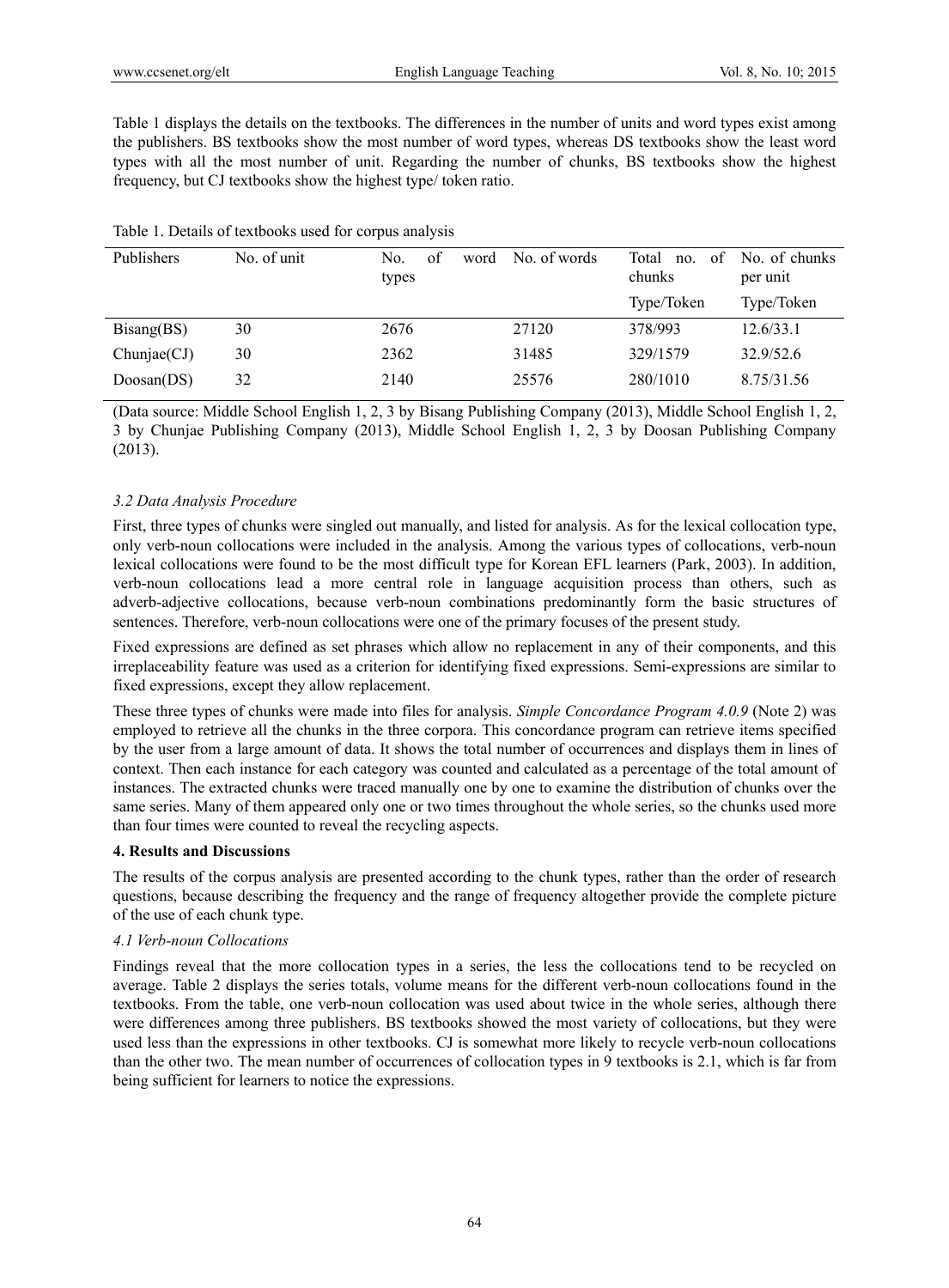| Publishers   | Year   |        |        | Total    |
|--------------|--------|--------|--------|----------|
| Tokens/Types | 1st    | 2nd    | 3rd    |          |
| <b>BS</b>    |        |        |        |          |
| Token /Type  | 79/64  | 115/79 | 138/77 | 332/220  |
| Mean         | 1.2    | 1.4    | 1.7    | 1.5      |
| CJ           |        |        |        |          |
| Token /Type  | 126/60 | 131/44 | 106/35 | 363/139  |
| Mean         | 2.1    | 2.9    | 3.0    | 2.6      |
| DS           |        |        |        |          |
| Token /Type  | 88/44  | 132/49 | 108/38 | 328/131  |
| Mean         | 2.0    | 2.6    | 2.8    | 2.5      |
|              |        |        |        | 1023/490 |
|              |        |        |        | 2.1      |

| Table 2. Frequency of verb-noun collocations by token and type |  |  |
|----------------------------------------------------------------|--|--|
|                                                                |  |  |

Note. The mean occurrences per type are calculated by dividing the total number of tokens into the total number of types; i.e., tokens/types.

Many studies have shown that the use of collocations is problematic for L2 learners. Bahns and Eldaw (1993) report that German English learners produced more than twice as many errors in their translations of collocates as in their translation of single lexical items. Considering that the assigned task is a written task, the errors are probably related to the lack of knowledge, rather than the lack of control. They argue that learners' knowledge of collocations is not on a par with their knowledge of general vocabulary. In this respect, in order to increase the knowledge of collocations without increasing burden on memory capacity, collocations made of general words should be repeatedly presented. Learning more words is not always necessarily about learning new words; instead it is often learning familiar words in new combinations.

| Frequency | <b>BS</b>        | CJ            | DS               | Total      |
|-----------|------------------|---------------|------------------|------------|
| 1         | 154(70%)         | $67(48.2\%)$  | $66(50.3\%)$     | 287        |
|           | run a camp       | tell a joke   | answer the phone | $(58.5\%)$ |
|           | 50(22.7%)        | 44(31.6%)     | $37(28.2\%)$     | 131        |
| $2 - 3$   | make a mistake   | set the table | make a face      | (26.7%)    |
|           | $14(6.3\%)$      | $16(11.5\%)$  | $16(12.2\%)$     | 46         |
| $4 - 6$   | lose weight      | see a doctor  | make a mistake   | $(9.3\%)$  |
|           | $2(0.9\%)$       | $7(5.0\%)$    | $6(4.5\%)$       | 15         |
| $7 - 9$   | join a club      | do homework   | go camping       | $(3.0\%)$  |
| $10+$     | $\boldsymbol{0}$ | $5(3.5\%)$    | $6(4.5\%)$       | 11         |
|           |                  | ride a bike   | play basketball  | $(2.2\%)$  |
| Total     | 220(100%)        | 139(100%)     | $131(100\%)$     | 490        |
|           |                  |               |                  | $(100\%)$  |

Table 3. Frequency of verb-noun collocation types with examples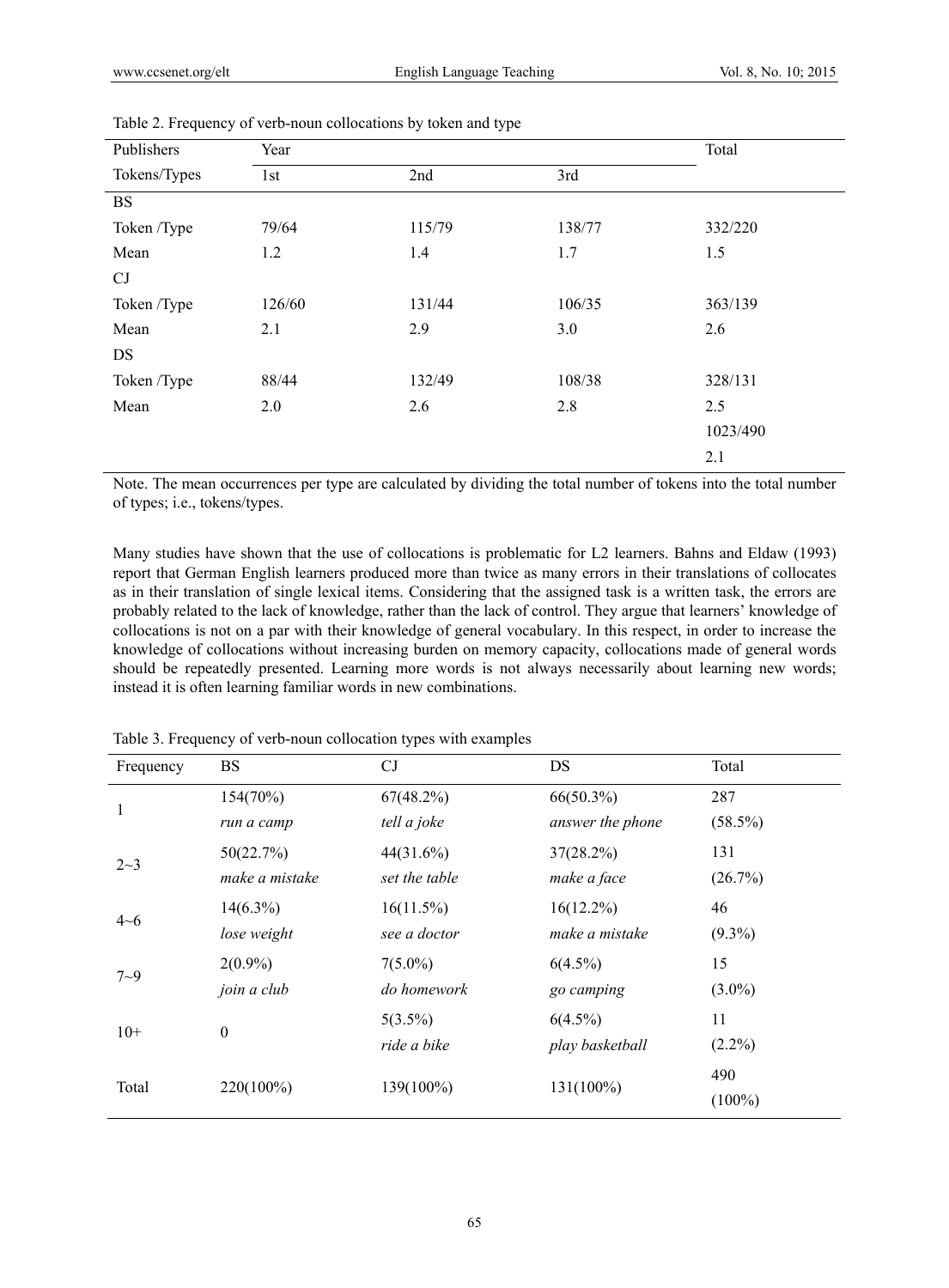Table 3 shows that over half of the collocations occur only once and 26.7% of collocations occur two to three times. In comparison with the large number of these low frequency collocations, collocations with relatively high occurrences (4 times and more) are BS: 7.2%; CJ: 20%; DS: 14.5%, respectively. This explains the low ratio of token/type in Table 2. The collocations with high frequency were mostly relevant to daily activities of teenagers, for instance, *do homework, ride a bike* and *play basketball*.

The mean number of occurrences per textbook series is only one way to look at the repetitive use of chunks. Repetitive occurrence of a chunk in a unit may be conducive to the acquisition of it, but in addition to this, the chunk should keep recurring throughout the series of textbooks before settling into long-term memory. In other words, Table 3 shows the total number of occurrence of a collocation expression throughout the series of textbooks without the distribution information of an expression. Thus, the number of lesson unit in which a chunk can be found was further examined to reveal the frequency range of a collocation.

|           | 1unit                                                          | $2\sim3$ units            | $4\sim$ 5 units                                | $6\text{-}7$ units            | $8$ units $+$              | Total           |
|-----------|----------------------------------------------------------------|---------------------------|------------------------------------------------|-------------------------------|----------------------------|-----------------|
| <b>BS</b> |                                                                | $5(31.3\%)$<br>make money | $10(62.5\%)$<br>make a friend                  | $1(6.2\%)$<br>watch a movie   |                            | 16<br>$(100\%)$ |
| CJ        | $2(7.2\%)$<br>the<br>mop<br>floor,<br>make<br>$\alpha$<br>joke | 10(35.7%)<br>do homework  | 10(35.7%)<br>go shopping                       | $3(10.7\%)$<br>have a party   | $3(10.7\%)$<br>play soccer | 28<br>$(100\%)$ |
| DS        |                                                                | 10(35.7%)<br>have classes | $13(46.4\%)$<br>$d\sigma$<br>volunteer<br>work | $4(14.3\%)$<br>take a picture | $1(3.6\%)$<br>watch TV     | 28<br>$(100\%)$ |
| Total     | 2                                                              | 25                        | 33                                             | 8                             | 4                          | 72              |

Table 4. Frequency ranges of verb-noun collocations with examples

Table 4 shows the results of examination on the distribution of collocation expressions that occurred at least four times. For example, *mop the floor* and *make a joke* occurred 4 times, but in only one unit, while *do homework* occurred in 2 or 3 units and there were 10 collocation expressions showing the same pattern of distribution. One more notable aspect of Table 4 is the number of collocation expressions, which occurred at least 4 times is insignificant considering the total number of collocation types. The verb *play* was used the most with nouns referring sports or musical instruments, and *watch a movie* or *TV program* ranked the second.

As seen from Table 4, only 12 verb-noun collocations were shown in over 6 units. Most of the collocations were used in 2 to 5 units and many of them used the delexicalized verbs, for example, *do*, *have* or *make* as collocates. Selected examples show that there are not many common items. Table 5 summarizes the verb-noun collocations found in common in 9 textbooks. Forty four types were commonly used, accounting for 11.3% of the total collocation types.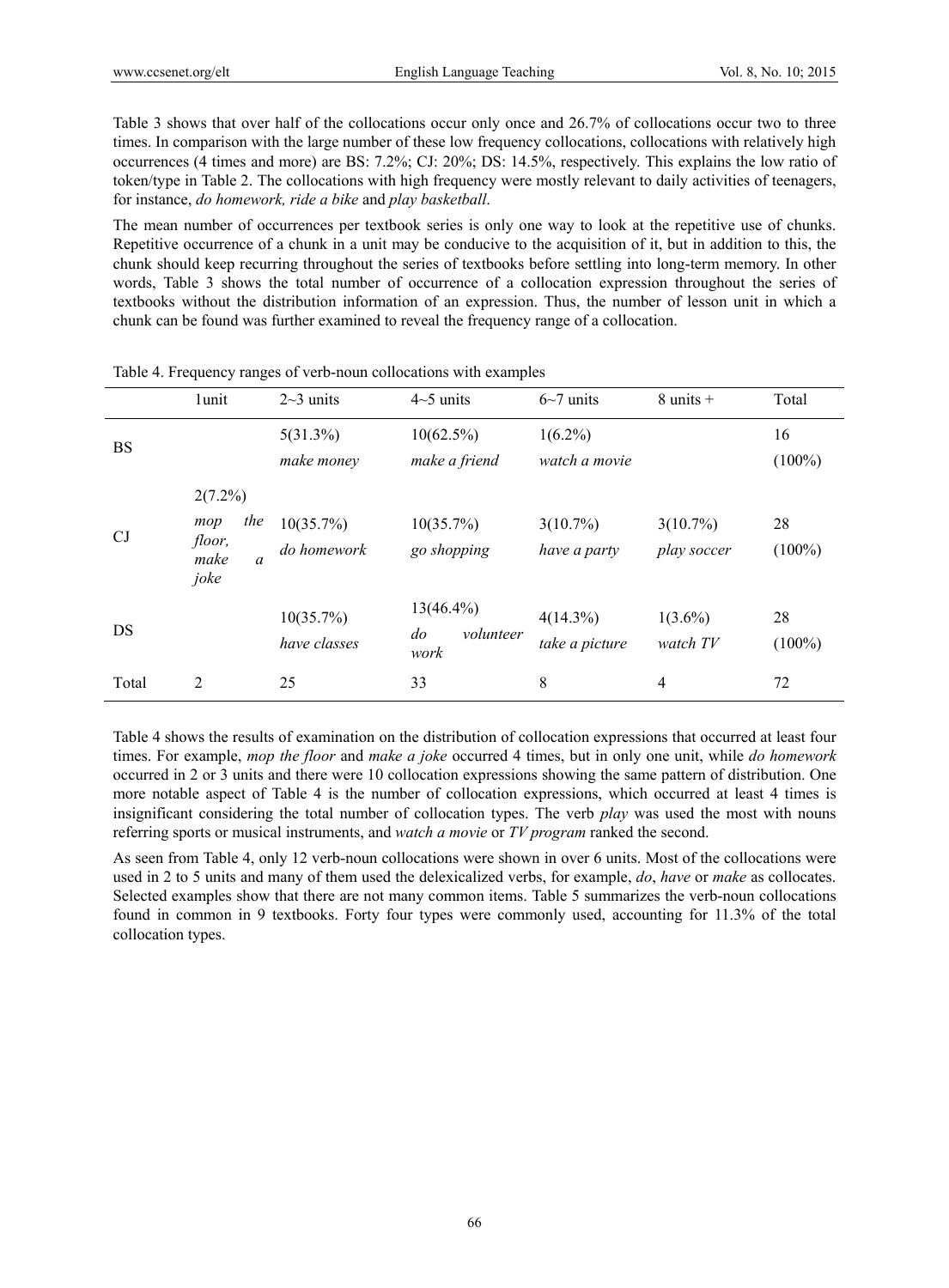| Verb-noun collocations used in common |                          |
|---------------------------------------|--------------------------|
| celebrate holidays/birthdays          | save a life/energy/money |
| do homework                           | see a doctor             |
| enter a contest/competition           | set the table            |
| go camping/fishing/shopping           | solve the problem        |
| have a cold/party                     | spend money              |
| join a club                           | take a bus/pictures      |
| keep a diary                          | take time                |
| leave a message                       | walk a dog               |
| lose weight/a game/contest            | watch a movie/TV         |
| make a mistake/friends                | water the plant          |
| pass the exam                         | win a medal/prize        |
| play badminton/basketball/guitar/     | write a story            |
| soccer/piano/violin/ games            | ride a bike              |

#### Table 5. Verb-noun collocations used in common in the textbooks from three publishers

#### *4.2 Fixed Expressions*

Fixed expressions are considered to play an important role in both oral and written language production and language learning. Pawley and Syder (1983; p. 191) argue that fluent and idiomatic control of a language rests to a considerable extent on knowledge of a body of "sentence stems," which are institutionalized or lexicalized. Table 6 shows the number of fixed expressions selected by the criterion mentioned above, irreplaceability of the components. Each expression was processed by using the *Simple Concordance Program* in order to find out the number of occurrence in the textbooks.

Table 6. Frequency of fixed expressions by type and token

|            | BS     | w       | DS          | Total    |
|------------|--------|---------|-------------|----------|
| Type/token | 17/380 | 140/608 | 106/394     | 363/1382 |
| Mean       | 3.25   | 4.34    | 277<br>J.IL | 3.81     |

As shown in Table 6, one fixed expression was used 3.81 times on average in the textbooks. Textbooks from CJ showed the highest ratio of type to token, while BS textbooks had the lowest ratio. Table 7 shows the frequency of occurrence of fixed expressions by the publishers with selected examples.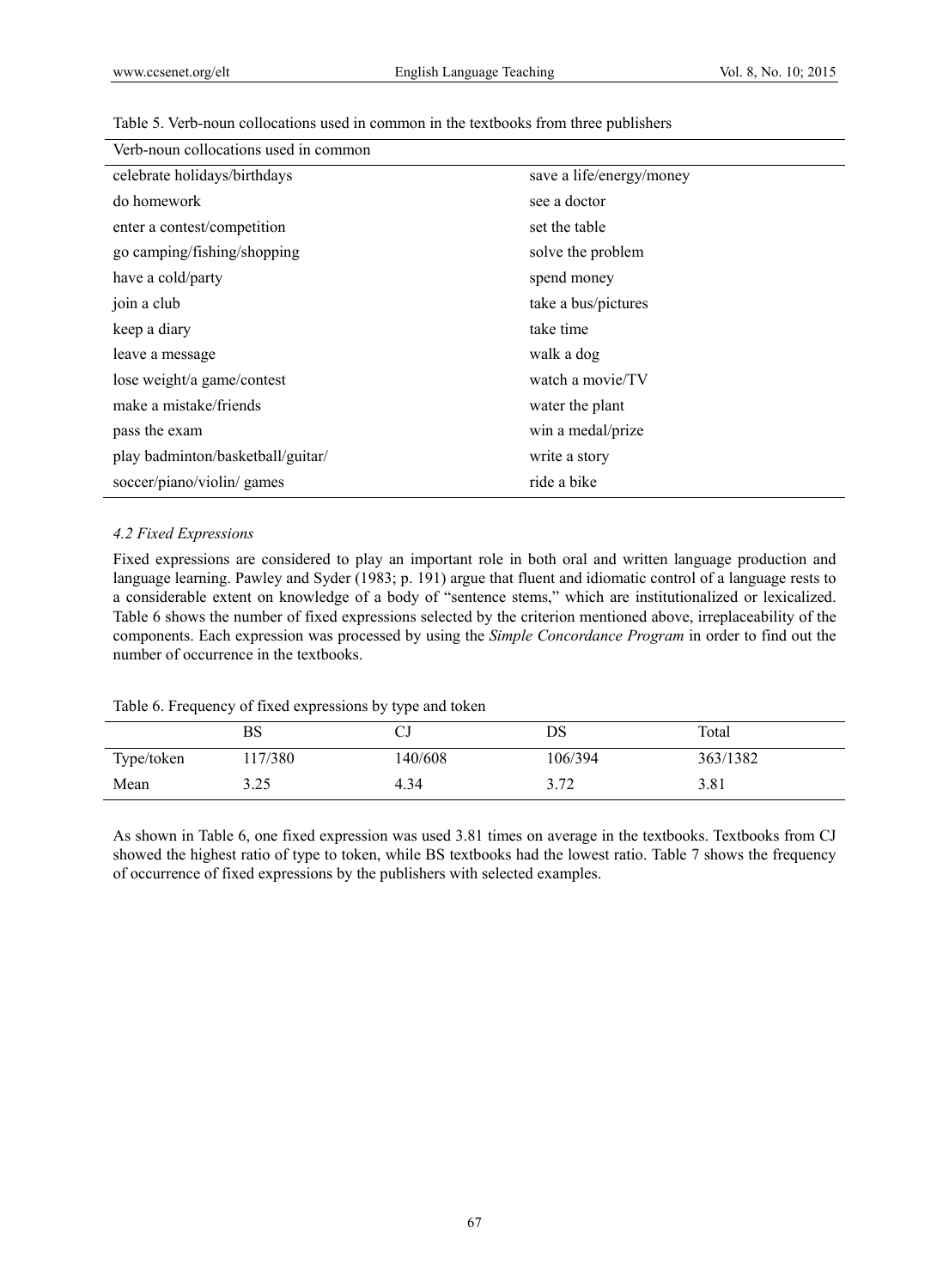| Frequency    | BS                  | CJ             | DS            |
|--------------|---------------------|----------------|---------------|
| $\mathbf{1}$ | 33(28.2%)           | $42(30.0\%)$   | 23(21.7%)     |
|              | Good for you!       | Fine with me.  | Good point.   |
| $2 - 3$      | $42(35.9\%)$        | $30(21.4\%)$   | 38(35.8%)     |
|              | How's it going?     | No way!        | Come on!      |
|              | $32(27.4\%)$        | $31(22.1\%)$   | $30(28.4\%)$  |
| $4 - 6$      | Of course           | Take care.     | Not at all    |
|              | $8(6.8\%)$          | 21(15%)        | $12(11.3\%)$  |
| $7 - 9$      | That's a good idea. | What's wrong?  | What's wrong? |
| $10+$        | $2(1.7\%)$          | $16(11.4\%)$   | $3(2.8\%)$    |
|              | I'd like to         | How about you? | Of course     |
| Total        | $117(100\%)$        | $140(100\%)$   | $106(100\%)$  |

Table 7. Frequency of Fixed expression types with examples

Most of the fixed expressions were used less than 7 times through the entire series of textbooks. Expressions used more than 10 times were small in number except for the cases of ones from CJ textbooks. In the textbooks from CJ, several fixed expressions, including *How about you? What's the matter*, or *It's surprising* occurred more than 10 times, especially the expression *I see* occurred 25 times.

However, encountering an expression intensively in a couple of unit is insufficient for learners to absorb the fixed expression. It is necessary to recycle the expression throughout the entire series of three textbooks. Table 8 shows that low percentage of fixed expressions occurred in more than 3 units. The data show that most fixed expressions occurred in two to three units or less. In particular, 69.3% of fixed expressions occurred in only one unit in CJ textbooks.

|           | 1unit                                | $2\sim$ 3 units             | $4\sim$ 5 units               | $6\text{-}7$ units          | $8+$ units               | Total            |
|-----------|--------------------------------------|-----------------------------|-------------------------------|-----------------------------|--------------------------|------------------|
| <b>BS</b> | 59(50.5%)                            | 38(32.5%)                   | $10(8.5\%)$                   | $9(7.7\%)$                  | $1(0.8\%)$               | 117              |
|           | How about you?                       | My pleasure.                | I'm sorry.                    | Don't worry.                | I see.                   | $(100\%)$        |
| CJ        | $97(69.3\%)$                         | $30(21.4\%)$                | $8(5.8\%)$                    | $3(2.1\%)$                  | $2(1.4\%)$               | 140              |
|           | Are you sure?                        | Here it is.                 | No problem                    | You're right.               | I see.                   | $(100\%)$        |
| DS        | 40(37.8%)<br>time no<br>Long<br>see. | $40(37.8\%)$<br>Let me see. | $12(11.3\%)$<br>Sounds great. | $9(8.4\%)$<br>I'm not sure. | 5(4.7)<br>$I'd$ love to. | 106<br>$(100\%)$ |

Table 8. Frequency ranges of fixed expressions with examples

Judging from the data we have seen, fixed expressions were not properly recycled as in the case of collocations. Most fixed expressions were reused in one to three units and a few expressions were reused in several units. The question then arose as to the existence of the criteria for occurrence of expressions. Selected examples listed in Table 8 do not seem to provide the positive answer to the question. The issue of how many collocation should be taught has been raised in several earlier studies (Bahns & Eldaw, 1993; Hill, 2000; Nesselhauf, 2003), but in the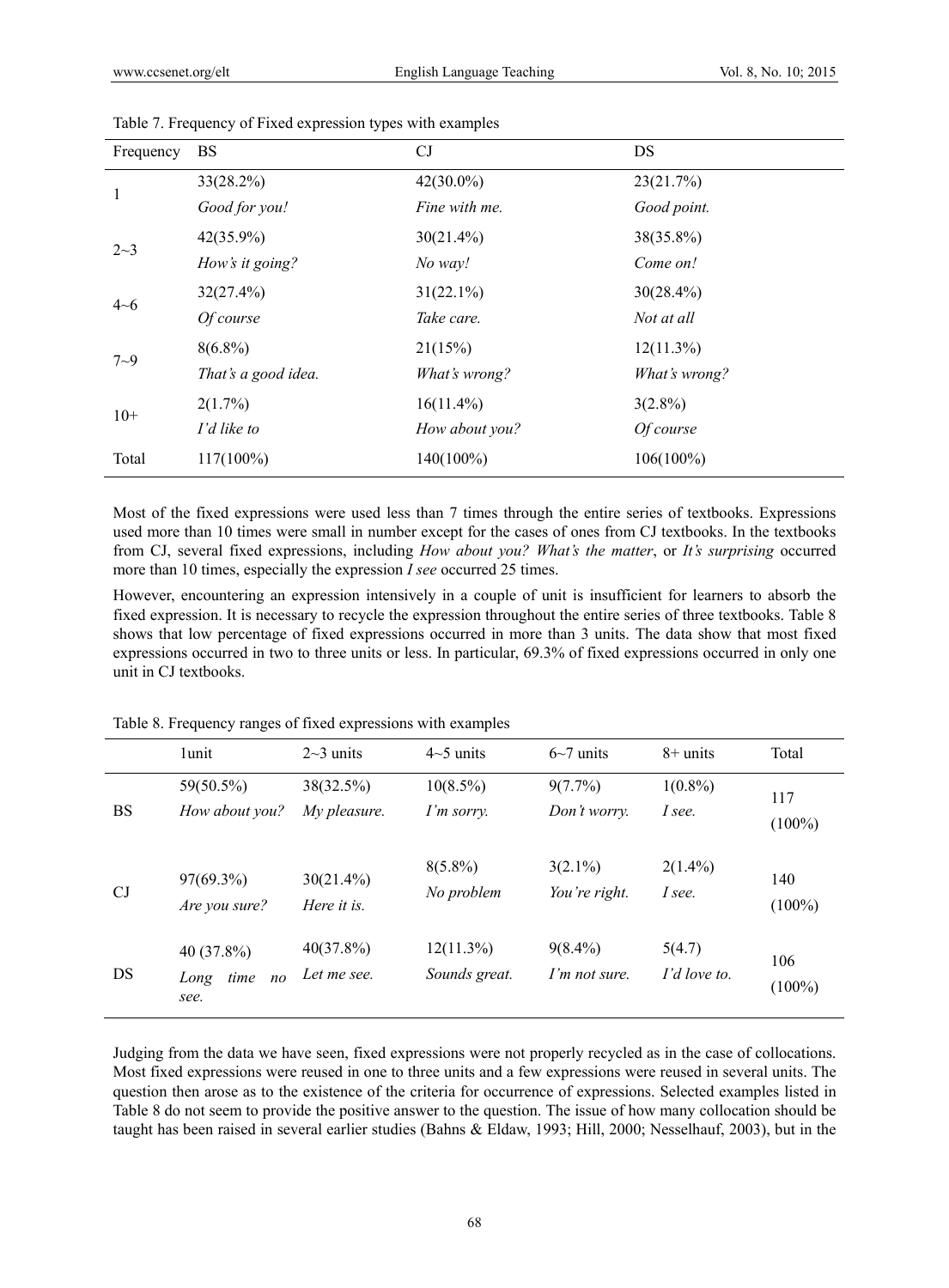case of fixed expressions, the issue was hardly dealt with. It should be checked if narrow range expressions may have been more common than wide range expressions. Also, there should be criteria by which chunks can be assessed and incorporated in textbooks. The following Table 9 shows the fixed expressions shared by textbooks from three publishers. 41 items, which represents 11.3% of total fixed expression types, were used in common.

| Fixed expressions used in common |                        |
|----------------------------------|------------------------|
| Are you sure?                    | Sounds great           |
| By the way                       | Thank you.             |
| Don't worry.                     | Thanks a lot.          |
| Excuse me.                       | That sounds (like) fun |
| Good morning.                    | That's a good idea.    |
| Here you are.                    | That's great.          |
| How about you?                   | That's interesting.    |
| How interesting.                 | That's right.          |
| How's it going?                  | That's too bad         |
| I agree.                         | Watch out.             |
| I don't agree.                   | What about you?        |
| I don't know.                    | What do you think?     |
| I see.                           | What happened?         |
| I'm home.                        | What's up?             |
| I'm sorry.                       | What's wrong?          |
| I'm sorry to hear that.          | What's your name?      |
| Let me see                       | Why not?               |
| No problem                       | Why the long face?     |
| No, thanks.                      | Yes, please.           |
| Not at all                       | You are right          |
| Of course                        |                        |

Table 9. Fixed expressions shared in common by the textbooks from three publishers

Out of 363 types, only 41 types were used in common by 3 publishers in the textbooks. It should be acknowledged that there needs to be criteria which measure the pedagogical priority of chunks in order to help students learn the essential chunks for effective communication.

# *4.3 Semi-fixed Expressions*

Semi-fixed expressions are chunks that allow replacement in at least one or more of their components chosen from a relatively small group of words. In the present study, the chunks presented as one of lesson objectives in each unit were examined to delimit the number of types, since the main objective of this study was to examine the repetition of chunks, rather than the frequency of chunks itself.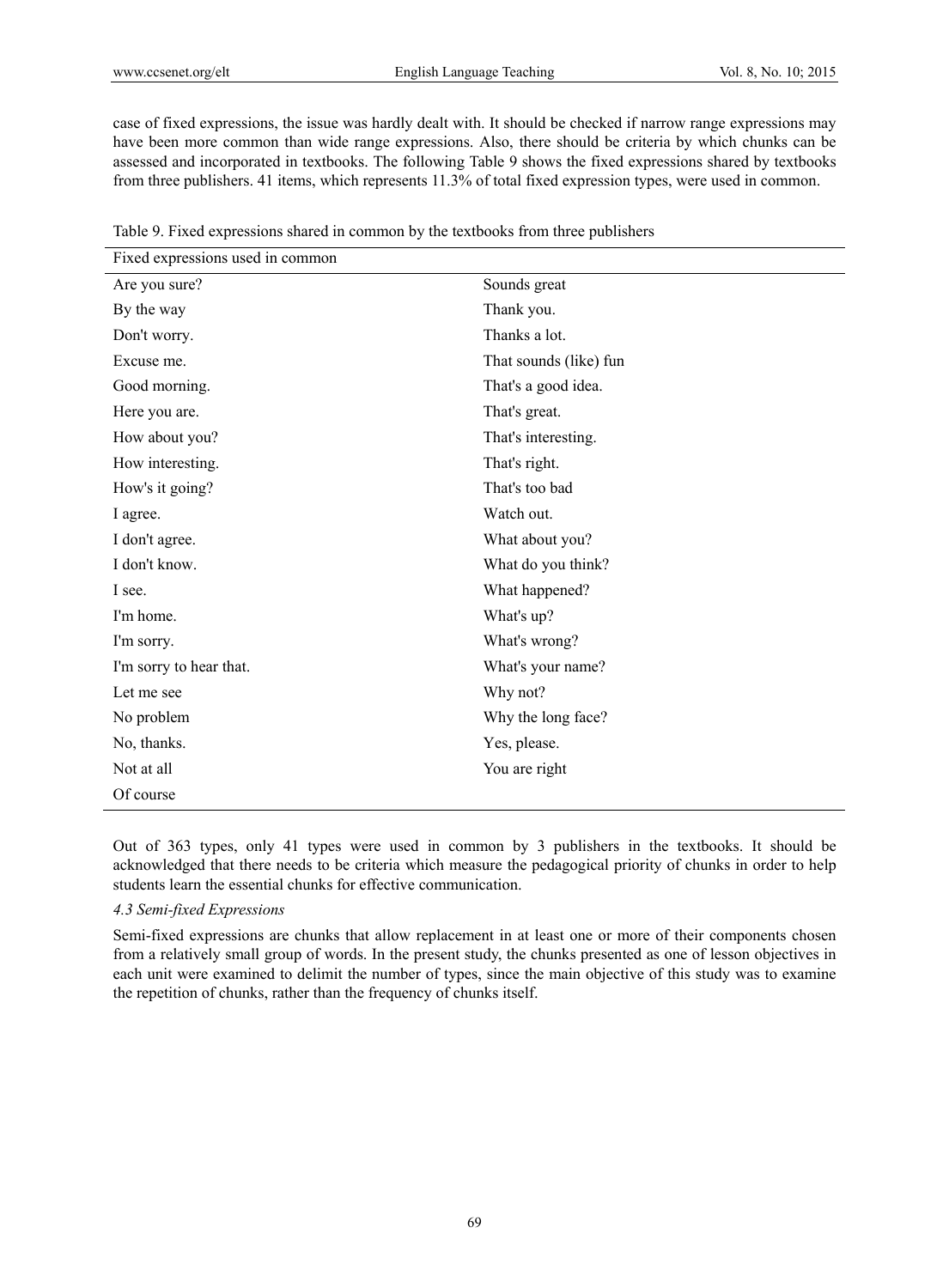|            | BS     | w      | DS     | Total    |
|------------|--------|--------|--------|----------|
| Type/token | 41/281 | 50/608 | 43/288 | 134/1177 |
| Mean       | 6.85   | 12.16  | 6.1    | 8.78     |

Table 10. Frequency of semi-fixed expressions by type and token

In comparison with the verb-noun collocations and fixed expressions, semi-fixed expressions were used more frequently than the other two types of chunks as seen in Table 10. This could be explained by the fact that these semi-fixed expressions were presented as learning objectives, performing particular communicative functions. Pre-established learning objectives might make the textbook writers purposely adopt certain words in writing. As a result, semi-fixed expressions could have been intentionally employed more. Certainly, the flexibility of replacing some components also helps increase the frequency of use. However, the number of semi-fixed expressions per publisher varied, because some communicative functions were presented in the form of fixed expressions.

| Frequency | BS                         | $C_{\rm J}$                   | DS                        |
|-----------|----------------------------|-------------------------------|---------------------------|
| $2 - 4$   | 20(48.7%)                  | 2(4%)                         | $21(48.8\%)$              |
|           | Do you mean $\sim$ ?       | $I'm$ against~                | How often do you $\sim$ ? |
| $5 - 7$   | 12((29.3%)                 | 14(28%)                       | $11(25.6\%)$              |
|           | Have you heard of $\sim$ ? | Don't forget to $\sim$        | Do you mind if~           |
| $8 - 11$  | $4(9.8\%)$                 | 14(28%)                       | $6(13.9\%)$               |
|           | I think that $\sim$        | What do you think of $\sim$ ? | Thank you for $\sim$      |
| $12 - 15$ | $1(2.4\%)$                 | 11(22%)                       | $2(4.7\%)$                |
|           | I'm going to $\sim$        | What kind of $\sim$ ?         | May I~2                   |
| $+16$     | $4(9.8\%)$                 | 9(18%)                        | 3(7%)                     |
|           | I want to $\sim$           | Let me $\sim$                 | I'm going to~             |
| Total     | $41(100\%)$                | $50(100\%)$                   | 43(100%)                  |

Table 11. Frequency of Semi-fixed expression types with examples

Among the publishers, CJ made the most of semi-fixed expressions as seen in Table 11. Only 2 expressions were used two to four times, and the others were used at least 5 times. On the other hand, in BS and DS textbooks, most of the semi-expressions were recycled two to seven times throughout the whole series. As discussed above, the mean number of occurrence is only one way to analyze the data. In addition to this, frequency ranges for semi-fixed expressions were examined.

Table 12 shows that high number of semi-fixed expressions occurred in less than four units. Especially, CJ textbooks, which showed the highest mean frequency, display this tendency also. In other words, the highest mean frequency does not guarantee the wide distribution of the expressions. Semi-fixed expressions were intensively recycled just in a couple of units. Based on the data, it is evident that the textbooks writers were unaware of the issue about repetitive occurrence of chunks. As Criado (2009) rightly points out, what matters in chunk acquisition is the amount of lexical information entering and consolidating in long-term memory. Long-term memory is activated and strengthened mainly through rehearsal or repetitive practice and activation. From the perspective of efficiency in chunk acquisition, chunks need to be recycled with consistency at a certain interval.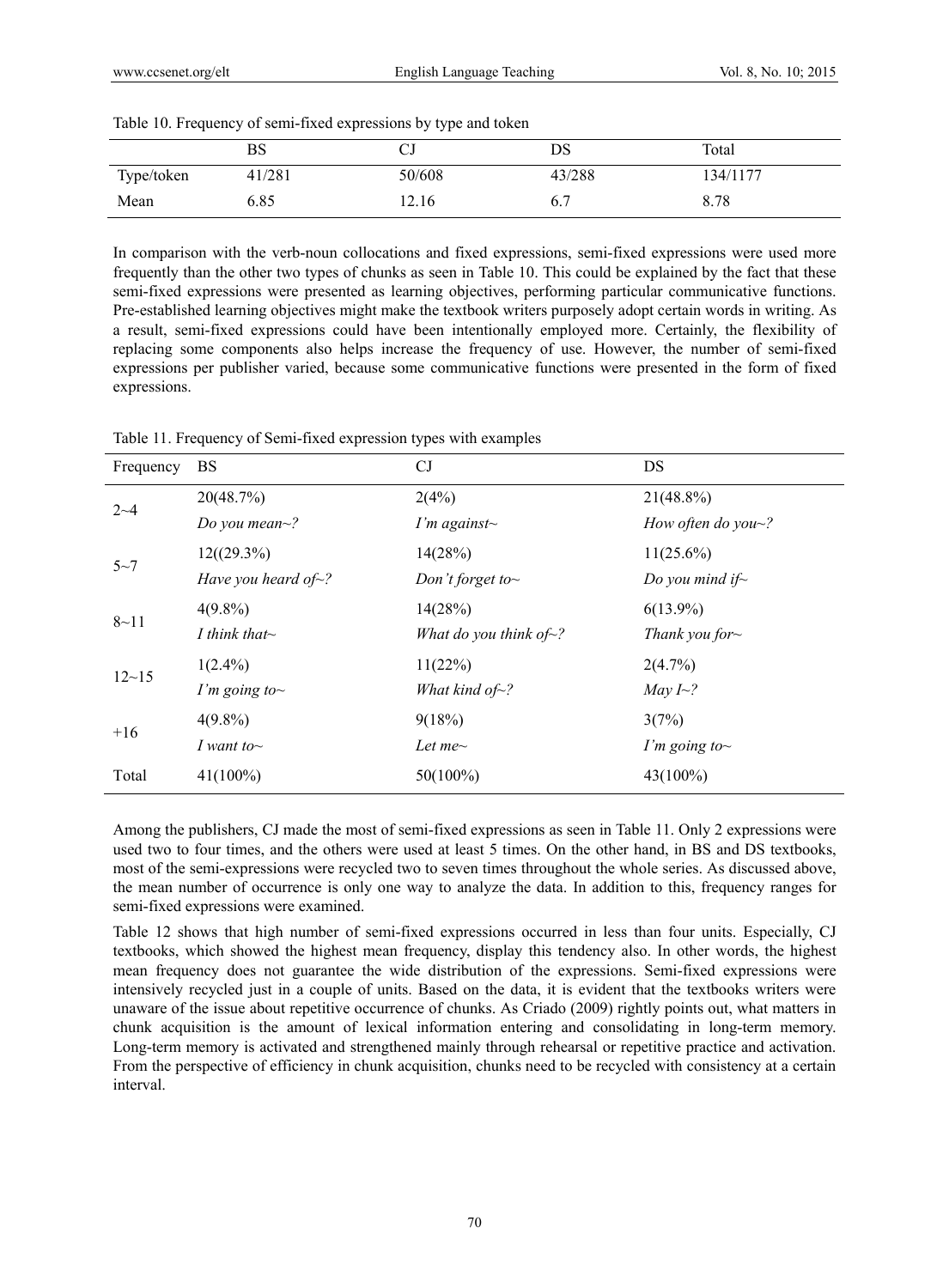|           | 1 unit                                               | $2\sim$ 3 units                               | $4\sim$ 5 units                       | $6\sim$ 7 units                   | $8+$ units                     | Total           |
|-----------|------------------------------------------------------|-----------------------------------------------|---------------------------------------|-----------------------------------|--------------------------------|-----------------|
| <b>BS</b> | 22(53.7%)<br>I wish<br>I could~                      | $11(26.8\%)$<br>It's<br>important<br>$to\sim$ | $3(7.3\%)$<br>$\Gamma$ <i>m</i> sure~ | $2(4.9\%)$<br>I'm going to $\sim$ | $3(7.3\%)$<br>I want to $\sim$ | 41<br>$(100\%)$ |
| <b>CJ</b> | $20(40\%)$<br>May I speak to $\sim$                  | $20(40\%)$<br>better than $\sim$              | 3(6%)<br>Why don't we~                | 6(12%)<br>You must~               | $1(2\%)$<br>Can you $\sim$     | 50<br>$(100\%)$ |
| DS        | $23(53.5\%)$<br>What<br>do<br>you<br>think of $\sim$ | $13(30.2\%)$<br>I'm thinking of~              | $4(9.3\%)$<br>Thank you for $\sim$    | $1(2.3\%)$<br>May I~              | 2(4.7%)<br>I think $\sim$      | 43<br>$(100\%)$ |

Table 12. Frequency ranges of semi-fixed expressions with examples

Regarding the expressions, which were found in common among the publishers, only four items were observed, as seen in Table 13. This accounts for 3% of all the semi-fixed expressions. It does not mean that only four semi-fixed expressions were used in common, rather only four expressions were presented as lesson objectives. This small number of common elements reveals the necessity of agreed criteria for semi-fixed expressions.

The national curriculum provides the word list and lists of communicative functions with examples. The list functions as a guide or reference for creating textbooks, rather than a mandatory requirement for selecting and sequencing of the items. In the revised version of 2009 national curriculum, 122 communicative functions are presented with 460 example sentences, which is composed of 220 semi-fixed expressions and 240 fixed expressions. Considering the number of examples of communicative functions, it is unlikely to adopt the same semi-fixed expressions more than four times. This small number of expressions occurred in common indicates the lack of criteria for presentation pattern of semi-fixed expressions.

|  | Table 13. Semi-fixed expressions used in common |  |  |
|--|-------------------------------------------------|--|--|
|  |                                                 |  |  |
|  |                                                 |  |  |

| Do you remember~    | I can't wait to $\sim$ |
|---------------------|------------------------|
| I'm going to $\sim$ | You'd better $\sim$    |

#### **5. Conclusion**

The present study examined how many chunks occurred and to what extent they were recycled in the Korean middle school English textbooks. Verb-noun collocations, fixed expressions, and semi-fixed expressions were defined to be categorized and processed by the *SCP 4.09*.

The frequency results show that collocations occurring the most among the three types of chunks. Although one type of collocation was examined, collocation expressions were used a lot, and then the fixed expressions were followed by semi-fixed expressions.

The repetition results showed that most collocations occurred no more than in 5 units out of 30 or 32 units. Four collocations were recycled more than in 8 units. This indicates that many collocations were used intensively in the unit, where they were introduced first, and then seldom repeated across other units.

The disregard for the distribution of items was found in the cases of other two types of chunks as well. Fixed expressions and semi-fixed expressions were also not recycled adequately after they were introduced for the first time. The lack of detailed pre-planning or guidelines may account for the low frequency of repetitions found in this study.

It is understandable that not all the chunks have the same pedagogical value, and every chunk cannot be recycled in the same degree. However, the question is whether there were criteria for the selection and repetition of chunks. As Koprowski (2005) argues, while material writers enthusiastic about adding chunks to the syllabus,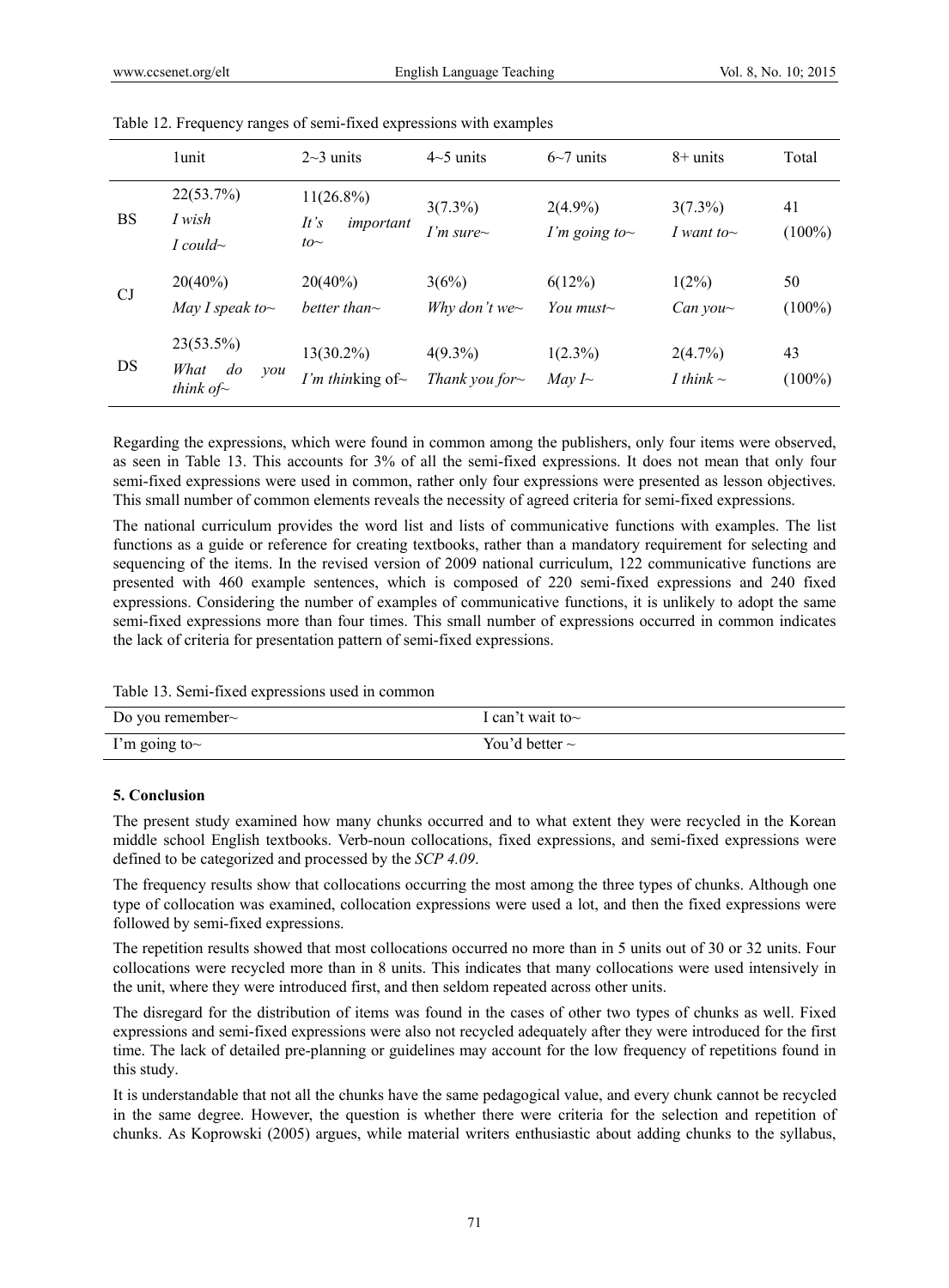the process of selecting items has been highly subjective and conducted without reference to corpus data. The challenge exists in how to choose useful and appropriate chunks for the students from an enormous number of chunks available in English. Since the printed words have the power to authenticate themselves, the process of chunk selection should be based on both empirical research and theory.

The lack of principles underlying selecting and offering chunks has to do with the small number of chunks used in common in the three textbooks. This lack of consensus among the textbook writers suggests the necessity of further research into the pedagogical value of lexical chunks. Although the term, pedagogical value could sound vague, objective criteria should be established and applied in the process of textbook writing. If frequency and range are deemed as important criteria, lexical chunks should be assessed and specified first by these criteria. After that, chunks could be selected and graded for the maximum pedagogical value.

It is not enough to offer a lot of chunks in the textbook. From the perspective of students, all chunks in the textbooks may be seen as holding equal pedagogic value. It is crucial and necessary to inquire how the learning of chunks can be improved, as well as which ones should be taught. Providing useful chunks with opportunities for using them repeatedly is an obvious answer to the question. Learning and using lexical chunks in communicative situations will help the learners achieve fluency in production skills.

The present study has revealed the aspects of use of chunks; yet there were no criteria by which pedagogical value of chunks could be assessed. As noted by Wang and Good (2007), deficiencies in the textbook can be translated into deficiencies in teaching and learning.

Studies on pedagogical value of chunks are needed, while, at the same time, an effort should be made to incorporate the chunks into the textbook more systematically. Utilizing repetition of chucks will contribute significantly towards improving students' English proficiency.

#### **Acknowledgments**

This work was supported by the National Research Foundation of Korea Grant funded by the Korean Government (NRF-2013S1A5A2A01019246).

#### **References**

- Bahns, J., & Eldaw, M. (1993). Should we teach EFL students collocations? *System, 21*(1), 101-14. http://dx.doi.org/10.1016/0346-251X(93)90010-E
- Benson, M., Benson, E., & Ilson, R. (1986). *The BBI combinatory dictionary of English: A guide to word combinations*. Amsterdam: John Benjamins. http://dx.doi.org/10.1075/z.bbi1(1st)
- Boers, F., Eyckmans, J., Kappel, J., Stengers, H., & Demecheleer, M. (2006). Formulaic sequences and perceived oral proficiency: Putting a lexical approach to the test. *Language Teaching Research, 10*(3*)*, 245–261. http://dx.doi.org/10.1191/13621688061r195oa
- Boers, F., Lindstromberg, S. (2012). Experimental and intervention studies on formulaic sequences in a second language. *Annual Review of Applied Linguistics, 32*, 83-110. http://dx.doi.org/10.1017/S0267190512000050
- Choi, H. Y., & Chon, Y. V. (2012). A corpus-based analysis of collocations in tenth-grade high school English textbooks. *Multimedia Assisted Language Learning, 15*(2), 41-73.
- Conzett, J. (2000). Integrating collocation into a reading and writing course. In M. Lewis (Ed.), *Teaching collocation: Further developments in the lexical approach* (pp. 70-87). Hove, England: Language Teaching Publications.
- Criado, R. (2009). The distribution of the lexical components in ELT coursebooks and its suitability for vocabulary acquisition from a cognitive perspective: A case study. *International Journal of English Studies, Special issue*, 39-60.
- De Bot, K. (1992). A bilingual production model: Levelt's speaking model adapted. *Applied Linguistics, 13*(1), 1-24.
- Dechert, H. (1983). How a story is done in a second language. In C. Faerch, & G. Kasper (Eds.), *Strategies in interlanguage communication* (pp. 175-95). London: Longman.
- Ellis, N. (1996). Sequencing in SLA: Phonological memory, chunking, and points of order. *Studies in Second*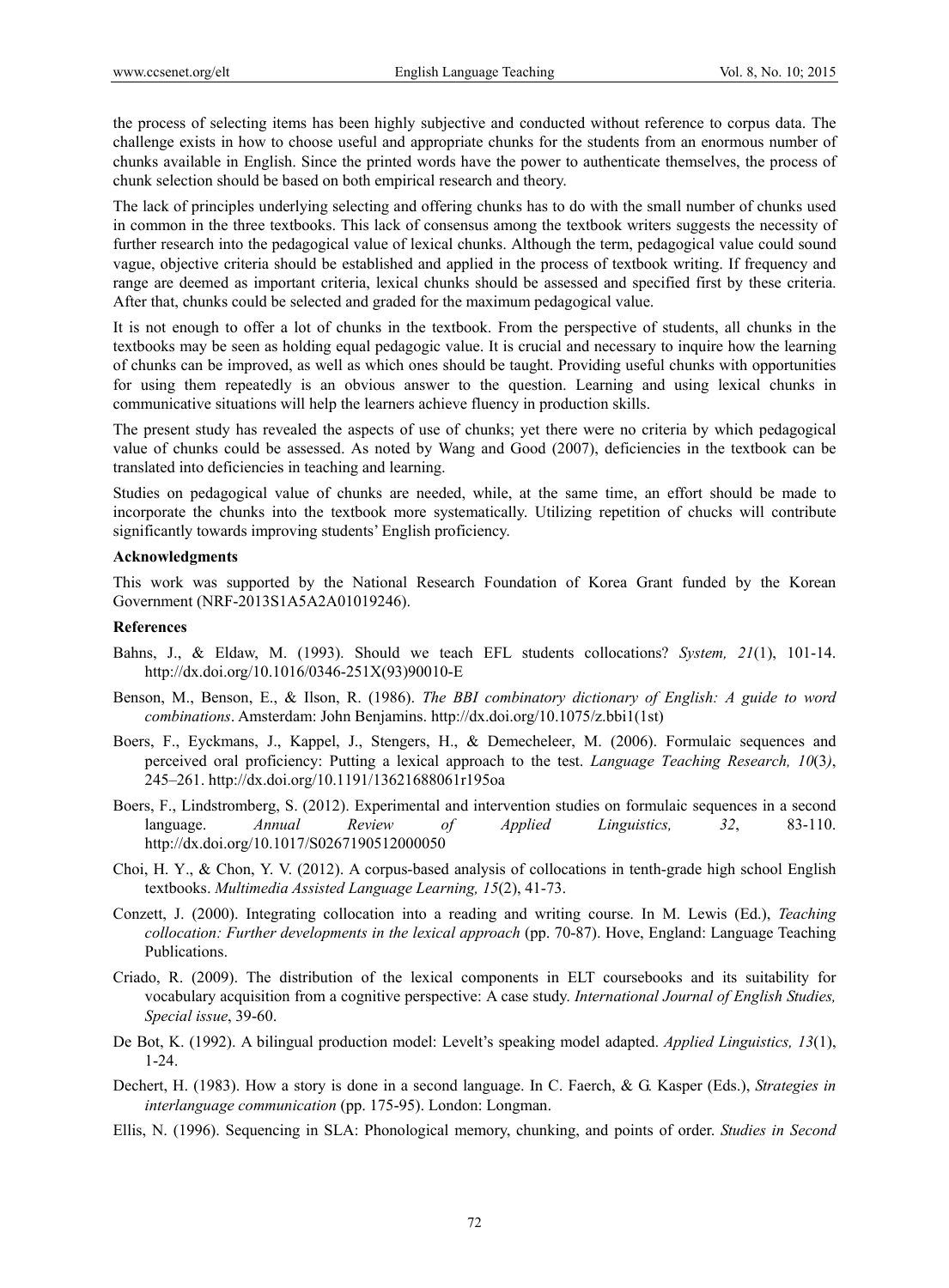*Language Acquisition, 18*, 91-126. http://dx.doi.org/10.1017/S0272263100014698

- Ellis, N. (2001). Memory for language. In P. Robinson (Ed.), *Cognition and second language instruction* (pp 33-52), Cambridge: Cambridge University Press. http://dx.doi.org/10.1017/CBO9781139524780.004
- Ellis, N., Simpson-Vlach, R., & Maynard, C. (2008). Formulaic language in native and second language speakers: Psycholinguistics, corpus linguistics, and TESOL. *TESOL Quarterly, 42*(3), 375-396.
- Fillmore, W. (1976). The second time around: Cognitive and social strategies in second language acquisition. Unpublished doctoral dissertation. Standford University.
- Firth, R. (1957). *Papers in linguistics 1934-1951*. Oxford: Oxford University Press.
- Gatbonton, E., & Sagalowitz, N. (2005). Rethinking communicative language teaching: A focus on access to fluency. *Canadian Modern Language Journal, 61*, 325-353. http://dx.doi.org/10.3138/cmlr.61.3.325
- Gitsaki, C. (1999). *Second language lexical acquisition: A study of the development of collocational knowledge*. San Francisco: International Scholars Publications.
- Granger, S. (1998). Prefabricated patterns in advanced EFL writing: collocation and formulae. In P. Cowie (Ed.), *Phraseology: theory, analysis, and applications* (pp. 145-160). Oxford: Oxford University Press.
- Harwood, N. (2002). Taking a lexical approach to teaching: Principles and problems. *International Journal of Applied Linguistics, 12*(2), 139-155. http://dx.doi.org/ 10.1111/1473-4192.00028
- Hill, J. (2000). Revising priorities: From grammatical failure to collocational success. In M. Lewis (Ed.), *Teaching collocation: Further developments in the lexical approach* (pp. 47-69)*.* Hove, England: Language Teaching Publications
- Howarth, P. (1998). Phraseology and second language proficiency. *Applied Linguistics, 19*(1), 24-44. http://dx.doi.org/10.1093/applin/19.1.24
- Hsu, J. (2008). Role of the multi-word lexical units in current EFL/ESL textbooks. *US-China Foreign Language, 6*(7), 27-39.
- Kim, H. Y. (2009). Vocabulary selection and modification in English textbook production. *Foreign language education, 16*(1). 101-121.
- Kim, J. R. (2009). A study of basic vocabulary for integrated English education: Building ECI learners' dictionary. *Multimedia Assisted Language Learning, 12*(2), 163-185.
- Kim, N. B. (2004). A collocational analysis of Korean high school English textbooks and suggestions for collocation instruction. *English Language & Literature Teaching, 10*(3), 41-66.
- Koprowski, M. (2005). Investigating the usefulness of lexical phrases in contemporary coursebooks. *ELT Journal, 59*(4), 322-32. http://dx.doi.org/ 10.1093/elt/cci061
- Krashen, S., & Scarcella, R. (1978). On routines and patterns in language acquisition and performance. *Language Learning, 28*(2), 283-300. http://dx.doi.org/10.1111/j.1467-1770.1978.tb00135.x
- Laufer, B., & Waldman, T. (2011). Verb-noun collocations in second language writing: A corpus analysis of learners' English. *Language Learning, 61*(2), 647-672. http://dx.doi.org/ 10.1111/j.1467-9922.2010.00621.x
- Lee, J. K. (2002). *The role of formulaic expressions in Korean middle school students' English question formation*. (Unpublished doctoral dissertation). Seoul National University, Seoul, Korea.
- Levelt, W. (1989). *Speaking: From intention to articulation*. MA: MIT Press.
- Lewis, M. (1997). *Implementing the lexical approach: Putting theory into practice*. London: Language Teaching Publications.
- Littlejohn, A. (1998). The analysis of language teaching materials: Inside the Trojan Horse. In B. Tomlinson (Ed.), *Materials development in language teaching* (pp.179-211), Cambridge: Cambridge University Press.
- Moon, R. (1997). Vocabulary connections: multi-word items in English. In N. Schmitt & M. McCarthy (Eds.), *Vocabulary: Description, acquisition and pedagogy* (pp. 40-63). Cambridge: Cambridge University Press.
- Myles, F., Hooper, J., & Mitchell, R. (1998). Rote or rule? Exploring the role of formulaic language in classroom foreign language learning. *Language Learning, 48,* 323-363. http://dx.doi.org/10.1111/0023-8333.00045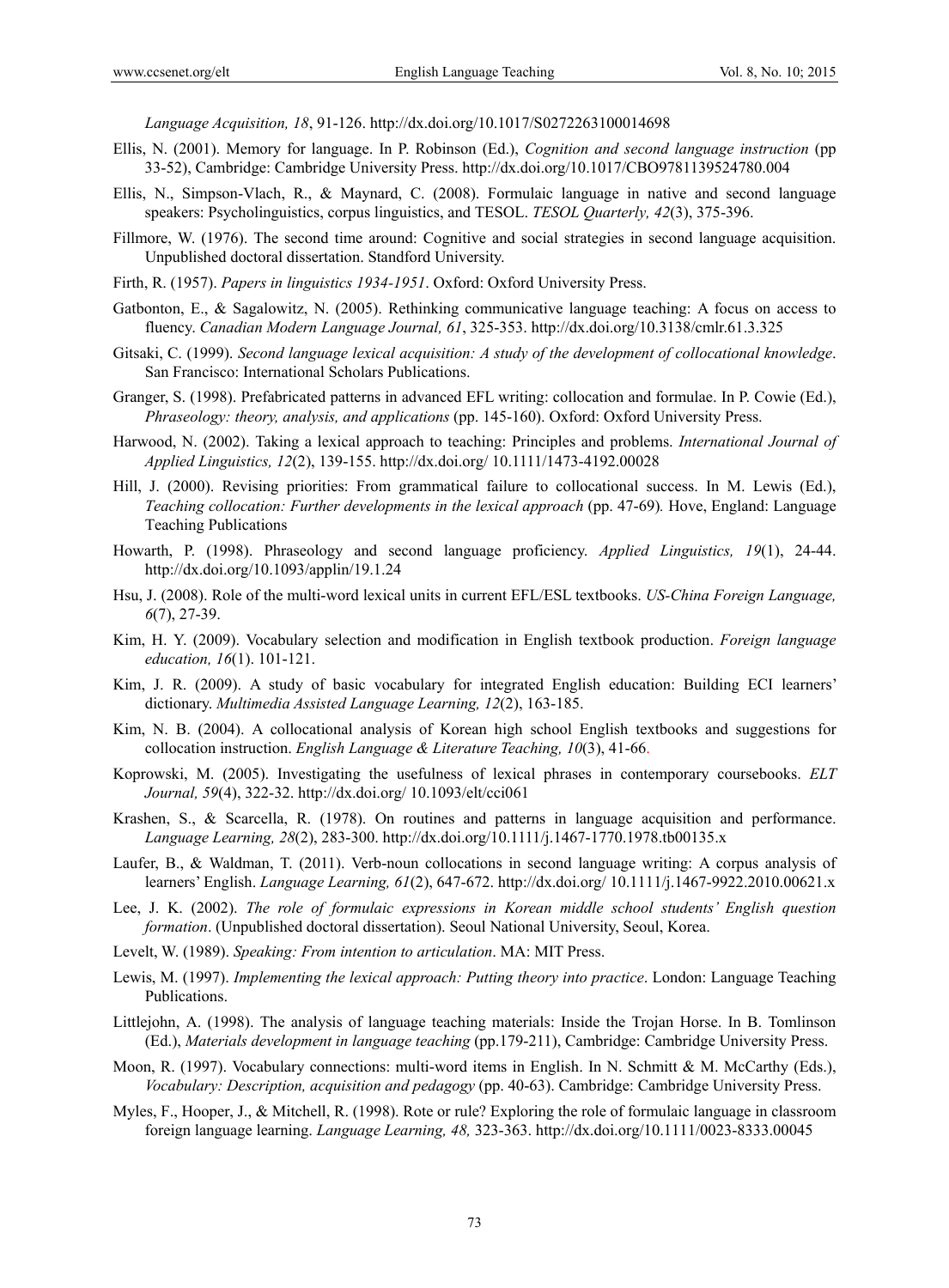Nattinger, J., & DeCarrico, J. (1992). *Lexical phrases and language teaching*. Oxford: Oxford University Press.

- Nesselhauf, N. (2003). The use of collocations by advanced learners of English and some implications for teaching. *Applied Linguistics, 24*(2), 223-242. http://dx.doi.org/10.1093/applin/24.2.223
- Newell, A., & Rosenbloom, S. (1981). Mechanisms of skill acquisition and the law of practice. In J. Anderson (Ed.) *Cognitive skills and their acquisition* (pp. 1-55). Hillsdale, NJ: Erlbaum.
- Park, S. H. (2003). *Lexical collocation use by Korean EFL college learners*. (Unpublished master's thesis). Seoul National University, Seoul, Korea.
- Pawley, A., & Syder, F. (1983). Two puzzles for linguistic theory; nativelike selection and nativelike fluency. In J. Richards, & R. Schmidt (Eds.), *Language and communication* (pp. 191-226). London: Longman.
- Perera, N. S. (2001). The role of prefabricated language in young children's second language acquisition. *Bilingual Research Journal, 25*. 327-356. http://dx.doi.org/10.1080/15235882.2001.10162797
- Schmitt, N. (2008). Review article: Instructed second language vocabulary learning. *Language Teaching Research, 12*(3), 329-63. http://dx.doi.org/ 10.1177/1362168808089921
- Sckehan, P. (1998). *A cognitive approach to language learning.* Oxford: Oxford University Press.
- Serrano, R., Stengers, H., & Housen, A. (2015). Acquisition of formulaic sequences in intensive and regular EFL programmes. *Language Teaching Research, 19*(1), 89-106. http://dx.doi.org/ 10.1177/1362168814541748
- Sinclair, J. (1987). Collocation: a progress report. In R. Steele, & T. Threadgold (Eds.), *Language topics: essays in honour of Michael Halliday* (pp. 319-332) Amsterdam: John Benjamins. http://dx.doi.org/10.1075/z.lt2.68sin
- Sinclair, J. (1991). *Corpus, concordance, collocation*. Oxford: Oxford University Press.
- Stengers, H., Boers, F., Housen, A. & Eyckman, J. (2011). Formulaic sequences and L2 oral proficiency: Does the type of target language influence the association? *IRAL, 49*(4), 321-39. http://dx.doi.org/10.1515/iral.2011.017
- Stringer, J. (1998). Teaching language as oral communication: Everyday life performance in foreign language instruction. *Communication Education, 47*, 221-223. http://dx.doi.org/10.1080/03634529809379127
- Taguchi, N. (2008). Building language blocks in L2 Japanese: Chunking learning and the development of complexity and fluency in spoken production. *Foreign Language Annals, 41*(1), 132-156. http://dx.doi.org/10.1111/j.1944-9720.2008.tb03283.x
- Tomlinson, B. (Ed.). (2011). *Materials development in language teaching* (2dn ed.), Cambridge: Cambridge University Press.
- Wang, J., & Good, R. (2007). The repetition of collocations in EFL textbooks: A corpus study. *Paper presented at The Sixteenth International Symposium and Book Fair on English Teaching in the Republic of China*, Taipei.
- Weinert, R. (1995). The role of formulaic language in second language acquisition: a review. *Applied Linguistics, 16*(2), 180-205. http://dx.doi.org/10.1093/applin/16.2.180
- Wray, A. (2002). *Formulaic language and the lexicon*. Cambridge: Cambridge University Press. http://dx.doi.org/10.1017/CBO9780511519772
- Wray, A. (2012). What do we (think we) know about formulaic language? An evaluation of the current state of the play. *Annual Review of Applied Linguistics, 32*, 231-254. http://dx.doi.org/10.1017/S026719051200013X
- Wray, A., & Perkins, M. (2000). The functions of formulaic language: An integrated model. *Language and Communication, 20*(1), 1-28. http://dx.doi.org/10.1016/S0271-5309(99)00015-4

#### **Notes**

- Note 1. In this paper, I use a chunk as an umbrella term to cover all recurrent sequences of words.
- Note 2. Developed by Alan Reed, www.textworld.com/scp